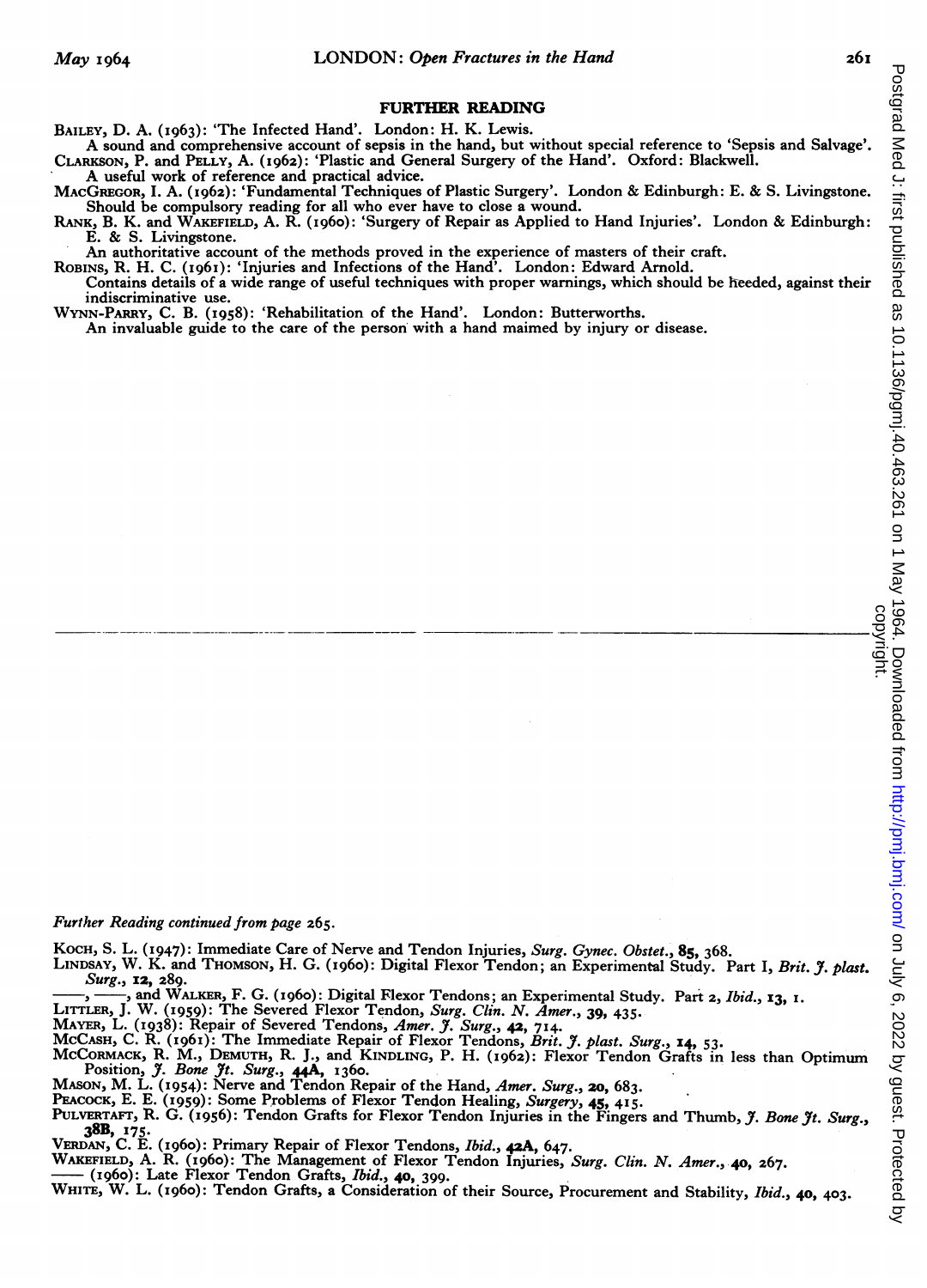# TENDON INJURIES OF THE WRIST AND HAND formed with the subsequent result in view, and

HAROLD BOLTON, Ch.M., F.R.C.S. Orthopaedic Surgeon, Stockport Infirmary

THE successful repair of divided tendons has presented the hand surgeon with one of the more difficult aspects of his craft. Accurate approximation of the tendon ends is necessary to ensure smooth healing, but the subsequent recovery of gliding depends on the correct understanding and appreciation of the biomechanics of tendon repair.

Many surgeons have devoted time and energy in research to obtain solutions to the problems with which this subject bristles, and the pioneer work of Mayer, Bunnell, Koch, Mason, Allen, Verdan, Pulvertaft, Peacock and others has answered many of the queries. In general it can be stated that a successful repair can only be anticipated if the surgeon understands and correctly applies the principles of hand surgery.

It has sometimes happened that patients with hand injuries have had their primary operations performed by relatively junior surgeons, not infrequently with indifferent results. Many procedures have fallen into disrepute because the poor results of surgery have not been recognized as being the results of poor surgery. Any instrument as delicate and complex as the hand is truly worthy of the best surgical attention.

Tendon injuries may be caused in a variety of ways, and the cause is often of prime importance in deciding on the correct treatment. Incised wounds, caused by knife or glass injuries are the most favourable, and more often lend themselves to primary tendon repair. Crushing or avulsion injuries cause complicated wounds, and here the prime consideration is to secure early wound healing. The tendon repair is of secondary consideration, and is usually better deferred to a later date.

Similarly, the length of time which has elapsed between wounding and primary wound treatment is of importance in deciding the correct primary treatment of the tendon. A wound more than six or eight hours old is probably never suitable for a primary tendon repair. If the wound is more than 24 hours old, it may sometimes be advisable to perform a delayed wound closure after toilet. One thing is certain, the avoidance of infection by thorough cleansing of the wound and removal of damaged tissues is essential to the recovery of joint movement and gliding of the tendon, whatever method of repair is contemplated.

The primary operation must always be pernot with one eye on the clock. It should be per- $\frac{1}{2}$  formed for preference under general anasthesia. formed for preference under general anæsthesia, though in some cases, a brachial plexus block, or  $\uparrow$ even a peripheral nerve block may be adequate. A bloodless field, afforded by a pneumatic tourni-  $\infty$ quet, is essential. Release of the tourniquet at the  $\frac{1}{2}$ conclusion of the dissection, but before repair of the tendon and closure of the skin is of great value, as the reactive hyperaemia may often give useful information as to the viability of damaged  $\frac{1}{p}$ tissue. Wound cleansing at the first operation should be thorough, and should be performed  $\overline{\mathfrak{D}}$ with soap and water. Strong antiseptics, especially tincture of iodine, should never be used. Cetavlon C is permissable to remove oil or grease. Incisions should only be extended in accordance with accepted principles, and never further than is absolutely necessary. Straight longitudinal midline incisions must always be avoided. The common transverse or oblique wound, seen in the palm or fingers, is best extended in bayonet fashion. Dissection should be careful and sharp. Suture material should be either of fine silk or  $\geq$ stainless steel wire, and a simple stitch is quite  $\frac{3}{5}$ adequate to secure accurate coaption of the tendon  $\sigma$ ends (Fig. 1). Hæmostasis must be complete and  $\frac{3}{5}$ . accomplished by ligature of small vessels. copyright.

Finally the hand must be dressed in a compres- $\overline{\overline{z}}$ sion dressing to prevent oozing and swelling, and  $\triangleleft$ the tendon repair relaxed by splintage of the wrist  $\subseteq$ and fingers, using either sheet aluminium splints $\bar{z}$ or plaster of Paris. Elevation for 48 hours prevents cedema. Early movements have never been shown to be helpful, and indeed they are harmful, as has been demonstrated experimentally by Mason and  $\overline{g}$ Allen, and by Pulvertaft and others subsequently. Emphasis must be on early healing, and movements are subsequently encouraged by active  $\frac{36}{2}$ exercises rather than by passive stretching, though  $\overline{u}$ spring or elastic splintage is often useful to stretch  $\vec{o}$ adhesions and stiff joints that inevitably result  $\overline{g}$ after such injuries and their surgical repair. ë,

ङ्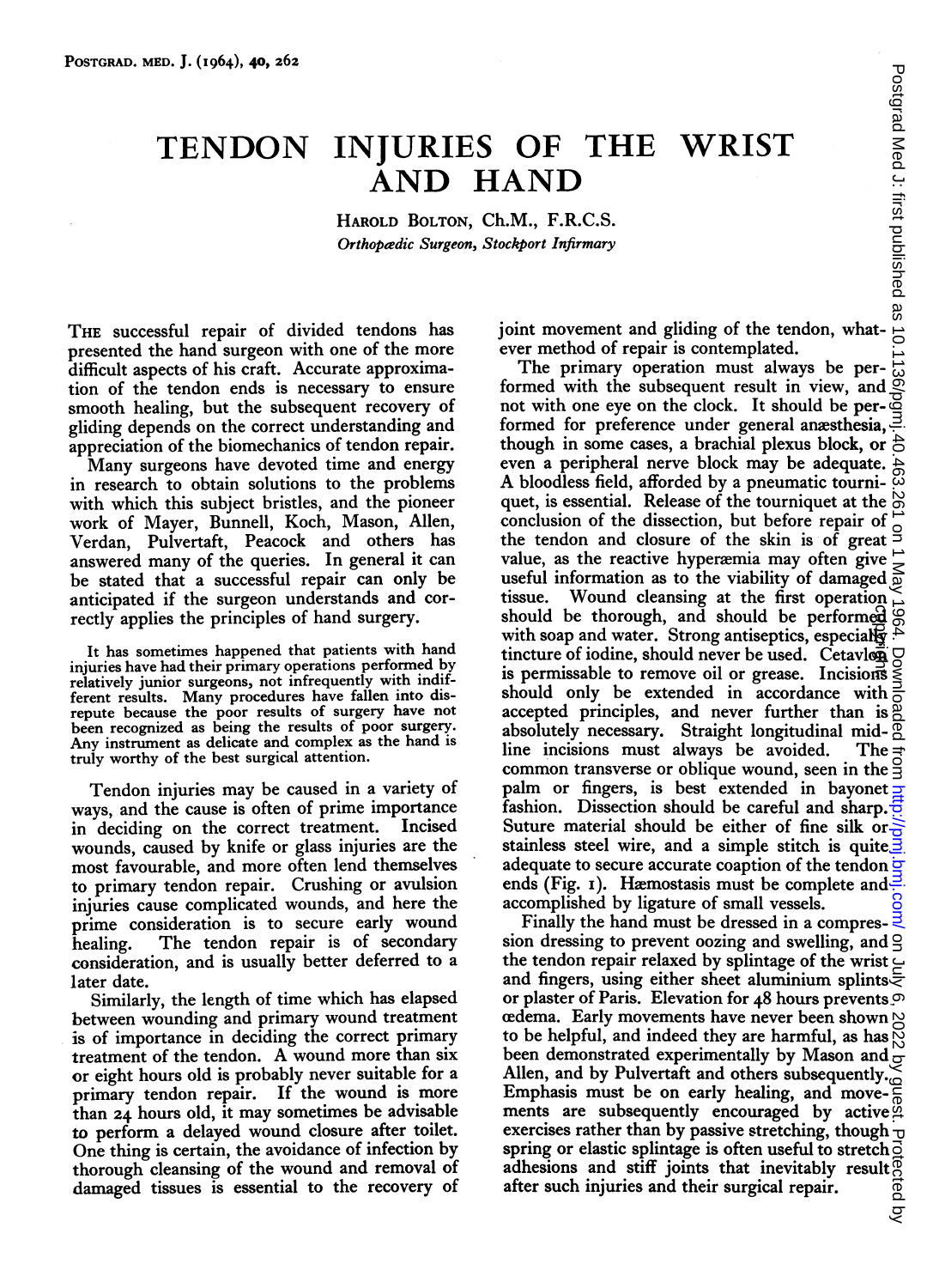







### Extensor Tendon Injuries

Most divided extensor tendons unite readily after repair, due to their adequate blood supply, the loose paratenon which surrounds them and the<br>absence of tight fibrous tendon sheaths. After absence of tight fibrous tendon sheaths. repair they should be immobilized in the relaxed position for about four weeks, that is, longer than for the flexor tendons. The reason is that they are relatively weaker in action, and if the scar at the suture line is subject to early strain, it will stretch and lead to slight lengthening and subsequent loss of function.

#### Extensor Tendon Division at the Wrist and Dorsum of Hand

Most types of wound here lend themselves to primary tendon repair, except those with gross contamination, established infection or skin loss. Skin closure is rarely <sup>a</sup> problem, as the dorsal skin is so loose and elastic, and the tendon ends can be trimmed back to good tissue, which may produce slightly increased tension on closure, though this is not necessarily <sup>a</sup> bad thing.

If the fibrous tendon sheath on the dorsum of the carpus is damaged, it is sometimes wiser not to repair it, if by so doing the suture line in the tendon were to be under pressure. ischaemic necrosis or adhesion and mar the result.

After repair of such injuries, splintage should be in the relaxed position for one month. The wrist and metacarpophalangeal joints of the fingers should be included. The interphalangeal joints need not be extended, but may be allowed free, and flexion movements encouraged. This applies to all extensor tendon division at or proximal to the metacarpophalangeal joints.

Movements are subsequently regained by active exercises, warm-soapy water washing and olive-oil massage. A night splint should be worn

for <sup>a</sup> further period if there is any tendency to an extension lag. The recovery of full flexion often takes some months.

## Extensor Tendon Division Near the Metacarpophalangeal Joints

It has sometimes been stated that tendon repair<br>this level is not necessary. Although the at this level is not necessary. presence of juncturae tendinium may prevent serious retraction, they do not prevent some separation, and they are not always present in the double tendons of the index and little fingers. It is always preferable to ensure perfect tendon apposition by suture, and continue with splintage of the wrist and metacarpophalangeal joints as outlined above.

## Division of Extensor Tendons on the Back of the Proximal Phalanx and at the Proximal Interphalangeal Joint

Lacerations on the back of the finger in this situation are extremely likely to divide the tendon, either partially or completely. It is important to recognize tendon division, even when clinically the movements of the finger seem normal, for especially with middle slip division at the proximal joint, the tendon division often passes unrecognized in the initial stage, and it is only later that the development of an extensor lag or the ugly 'Boutonniere' deformity leads to the discovery of the tendon damage. Repair in the initial stage is easy, and is almost always successful. Splintage for one month, with the proximal joint extended, allowing the distal joint to flex slightly is the correct treatment. Secondary repair is possible up to some weeks after injury, provided that the joints show <sup>a</sup> full range of passive movement. Once deformity has occurred it has to be overcome by elastic splintage prior to tendon repair, and if the proximal joint cannot be fully extended passively, then it avails nothing to repair the tendon. If the middle slip cannot be sutured, it is necessary to secure tendon continuity by the insertion of <sup>a</sup> small tendon graft, rather than mobilize the lateral slips and sew them over the back of the proximal joint. This is <sup>a</sup> good operation in young patients, but in elderly people the risk<br>of proximal joint stiffness is very great. As of proximal joint stiffness is very great. previously indicated, some loss of extension is of less importance than loss of flexion.

# Flexor Tendon Division

The decision as to whether or not to perform <sup>a</sup> primary tendon repair depends on the factors<br>previously outlined. In cases of doubt, it is In cases of doubt, it is always better to close the skin and to perform <sup>a</sup> secondary repair, rather than risk the disaster of skin necrosis or infection in complicated or soiled wounds. The first essential is always to secure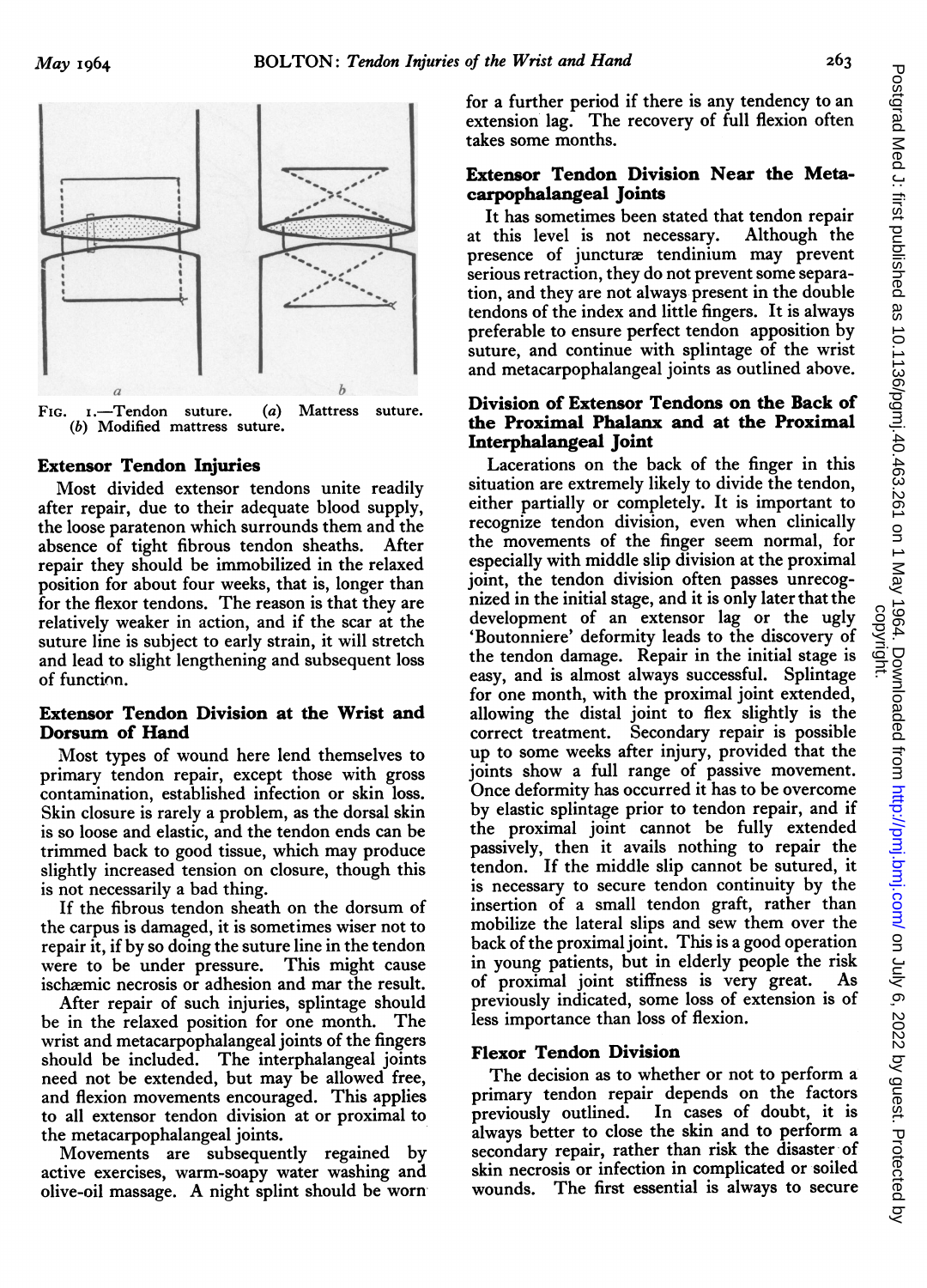b



FIG. 2.-Methods of attaching tendon graft to distal phalanx. (a) Allen. (b) Mason. (c) Bunnell.

early healing by complete closure of the wound at the first operation.

After repair of flexor tendons at any level, the wrist, hand and fingers should be immobilized in <sup>a</sup> compression dressing and <sup>a</sup> dorsal splint in <sup>a</sup> position of mid-flexion to relax the flexor tendons. The patient must be instructed not to attempt finger movements.

#### Flexor Tendon Division at the Wrist

Both primary and secondary repair can give<br>excellent results. Tendon grafting is seldom Tendon grafting is seldom required, for small gaps can be overcome by the use of segments of adjacent tendons. Where all the tendons are divided at the same level, they can be repaired. The loose paratenon surrounding them enables them to heal without adhesion, and to function independently.

If the damage to the tendons is widespread, adhesion is more likely to develop, and the result may be improved by suturing the profundus tendons only, and attaching the divided superficial muscles to the profundus muscles higher up, thus reducing the bulk of tendon at the suture line.

Occasionally <sup>a</sup> better result may be obtained, particularly where there has been loss of tissue, by suturing the superficial muscle above to the profundus tendons.

When repairing tendon division in the carpal tunnel, it is essential to repair only the profundus tendon, and to excise the sublimis, for the tendency to form adhesions in the carpal tunnel is as great as it is in 'no-man's land' (see below), as the combination of a small unyielding space, occupied<br>by a large volume of tendon substance, is virtually<br>the same. by a large volume of tendon substance, is virtually<br>the same.<br> $\begin{array}{c}\n\bigoplus \text{C} \\
\vdots \quad \text{C} \\
\vdots \quad \text{D} \\
\vdots \quad \text{S}\n\end{array}$ 

# Tendon Division in the Palm

Here primary repair is the method of choice, for the profundus and sublimis suture lines can be separated by paratenon or by the lumbrical muscle. and independent tendon action can be secured, giving <sup>a</sup> normal pattern of finger flexion.

#### Tendon Division in 'No-Man's Land'

It is in this area from the distal palmar crease  $\bar{a}$ the insertion of the sublimis tendons, that there is the greatest division of opinion as to the wisdom  $\delta f$ performing primary tendon repair. It is here that<br>ill-advised or inexpertly performed repairs have in the past given the worst results. There can be no doubt that the correct plan, in almost every case, is to close the wound, and perform a secondary repair later. This usually means the insertion of a free tendon graft. on July 19, 19, 2022 by guest. Protected as 10.1136/pmj.com/published Application on 1 May 1962. Bostgrad Med Jished as 10.1136/pgmj. Postgrad Med Jished to Douglas 10.1367. By guest. Downloaded from the model of the mode

The finger is exposed through a lateral incision, along the line joining the dorsal extremities of the flexion creases. The tendon sheath is exposed, and the majority of it removed, leaving adequate pulleys in front of the shafts of the bones. If the pulleys are damaged during the removal of an adherent tendon, they should be repaired using  $\frac{a}{\dot{\beta}}$  small piece of tendon graft. small piece of tendon graft.

న్గ్